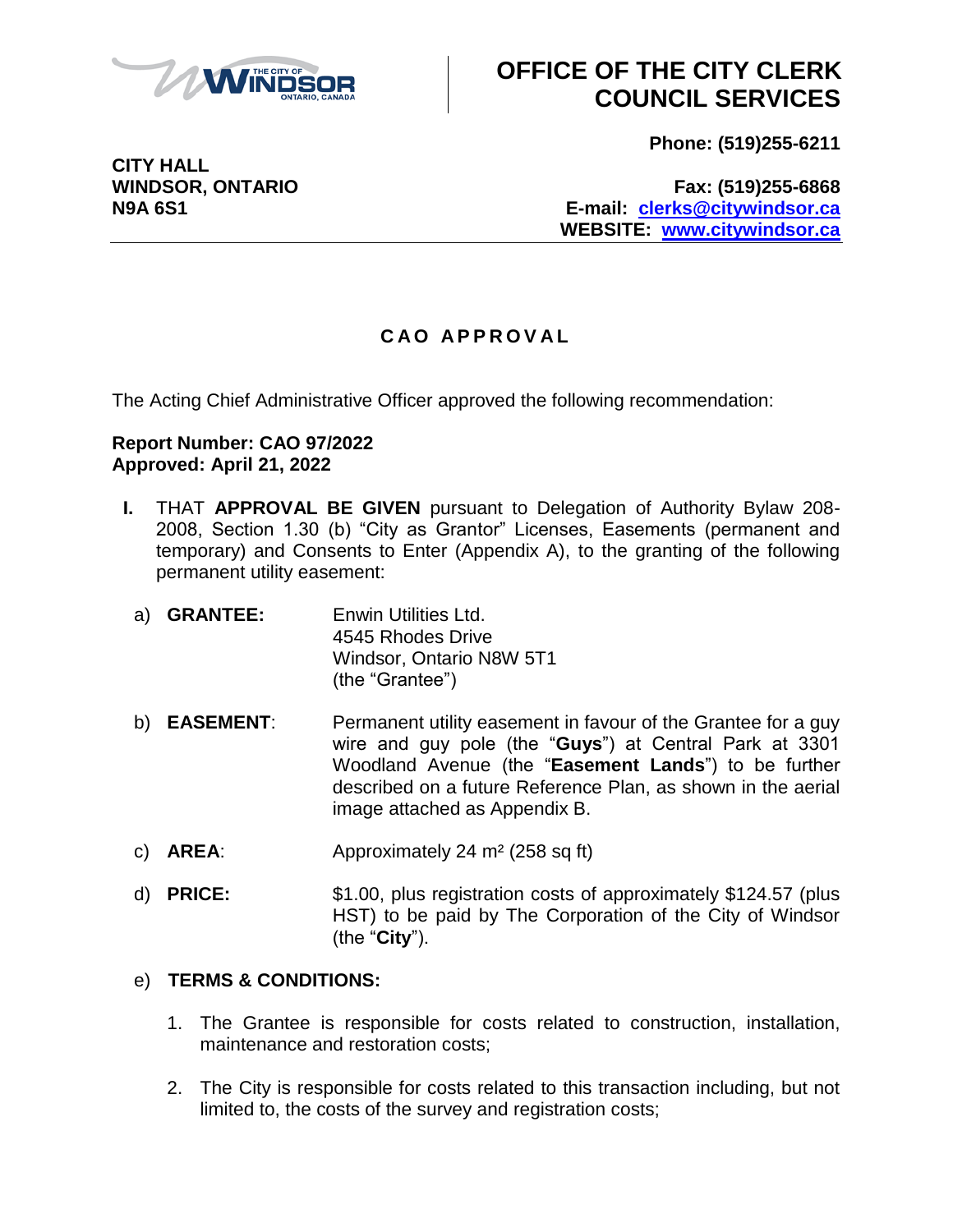

**Phone: (519)255-6211**

**CITY HALL**

**WINDSOR, ONTARIO Fax: (519)255-6868 N9A 6S1 E-mail: [clerks@citywindsor.ca](mailto:clerks@citywindsor.ca) WEBSITE: [www.citywindsor.ca](http://www.citywindsor.ca/)**

- 3. In the event the Grantee needs to enter the Easement Lands for the purpose of maintaining, repairing or replacing the Guys, the Grantee will restore the Easement Lands to a condition satisfactory to the Executive Director of Parks and Facilities or designate, acting reasonably; and
- **II.** THAT the Chief Administrative Officer and the City Clerk **BE AUTHORIZED** to sign any required written documents satisfactory in form and content to the City Solicitor, in technical content to the Executive Director of Parks and Facilities and in financial content to the Chief Financial Officer and City Treasurer and that the transaction **BE COMPLETED** electronically pursuant to By-Law 366-2003 and that the City Solicitor or designate **BE AUTHORIZED** to sign any documents related to the completion of a real estate transaction; and,
- **III.** THAT **APPROVAL BE GIVEN** pursuant to Delegation of Authority Bylaw 208- 2008, Section 1.30 (b) "City as Grantor" Licenses, Easements (permanent and temporary) and Consents to Enter (Appendix A), to the granting of the following consent to enter:
	- a) That the Consent to Enter is provided to the Grantee and their employees, contractors, agents, and assigns to enter upon part of Central Park (the "**Consent Lands**") as shown in the aerial image attached as Appendix C;
	- b) The term of the agreement shall begin April 6, 2022 and will end October 31, 2022 or upon the registration of the easement in Recommendation I, whichever occurs first;
	- c) The Grantee and/or its contractors, subcontractors, agents, employees and assigns will enter the Consent Lands for the purpose of installing the Guys in a manner satisfactory to the Executive Director of Parks and Facilities or designate, acting reasonably;
	- d) Access to the Consent Lands will be from Richardie Boulevard;
	- e) During installation of the Guys the entire job site is considered hazardous. Before, during and after construction, the Grantee is responsible for securing the job site. The Grantee is responsible for barricading the premises and warning persons of the dangers at the job site as well as erecting signage as needed;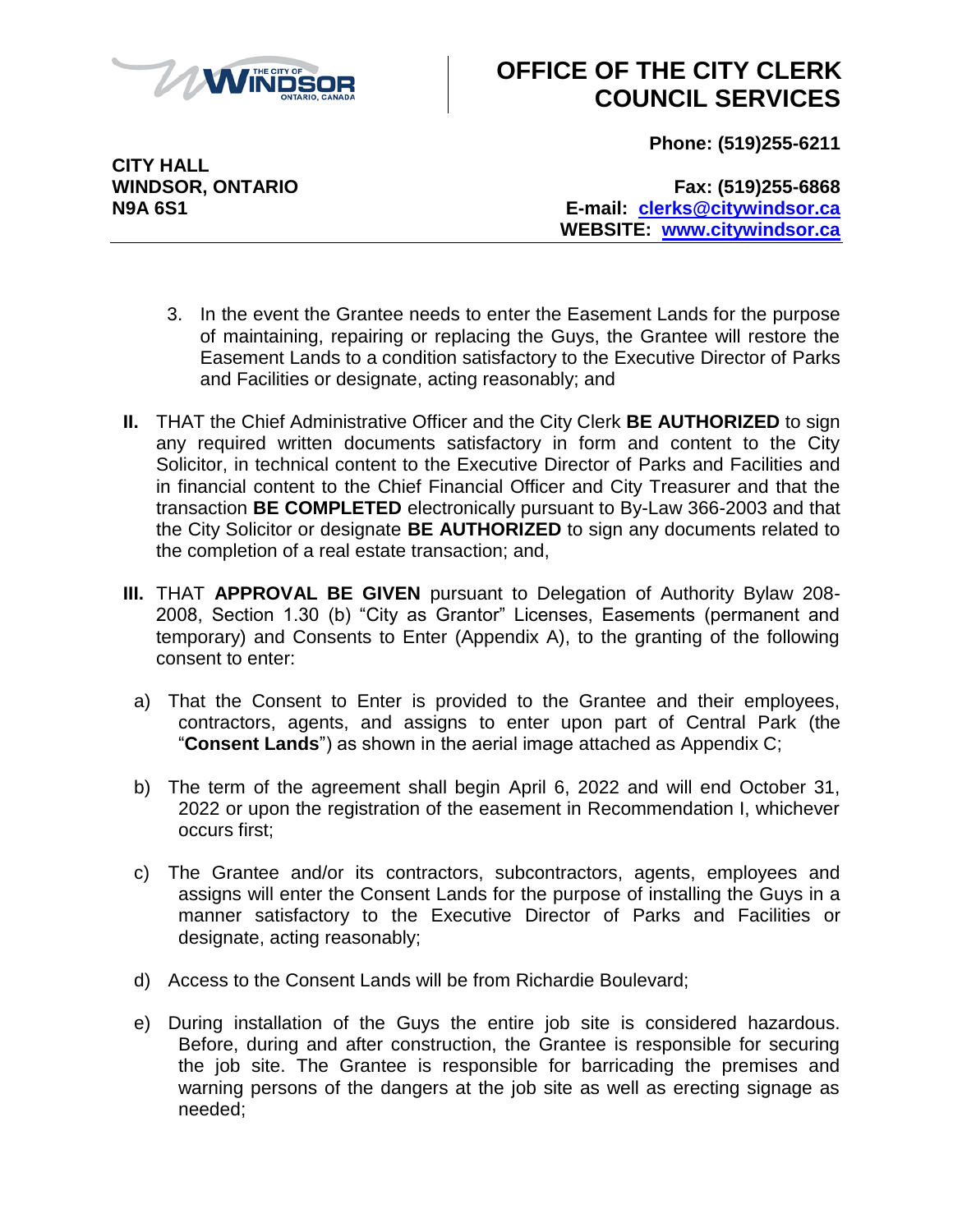

**Phone: (519)255-6211**

**CITY HALL**

**WINDSOR, ONTARIO Fax: (519)255-6868 N9A 6S1 E-mail: [clerks@citywindsor.ca](mailto:clerks@citywindsor.ca) WEBSITE: [www.citywindsor.ca](http://www.citywindsor.ca/)**

- f) The Grantee agrees that, upon completion of the installation of the Guys, any disturbance of the Consent Lands resulting from its occupation will be restored at its own costs to the satisfaction of the Executive Director of Parks and Facilities or designate, acting reasonably;
- g) The Grantee will be required to provide the City with indemnification and require proof of insurance with the following minimal coverage, satisfactory to the City:
	- ▶ \$5,000,000 Commercial General Liability coverage with "The Corporation of the City of Windsor" listed as an additional insured and cross-liability coverage
	- $\geq$  30 days notice of cancellation

Or as such requirements may be amended, restated and/or supplemented by the City's Risk and Insurance Department from time to time; and,

**IV.** THAT the Chief Administrative Officer and the City Clerk **BE AUTHORIZED** to sign a Consent to Enter Agreement with the Grantee for access to the Consent Lands, approved as to form by the City Solicitor or designate and as to content by the Executive Director of Parks and Facilities or designate.

> Report Number: CAO 97/2022 Clerk's File: APM/14289

#### *Anna Ciacelli*

Deputy City Clerk/Supervisor of Council Services April 25, 2022

Department Distribution

| <b>Coordinator of Real Estate Services</b>          |  |
|-----------------------------------------------------|--|
| <b>Manager of Real Estate Services</b>              |  |
| Commissioner, Legal & Legislative                   |  |
| <b>Services</b>                                     |  |
| <b>Executive Director of Parks &amp; Facilities</b> |  |
| (Acting) Commissioner, Corporate                    |  |
| Service / Chief Financial Officer / City            |  |
| <b>Treasurer</b>                                    |  |